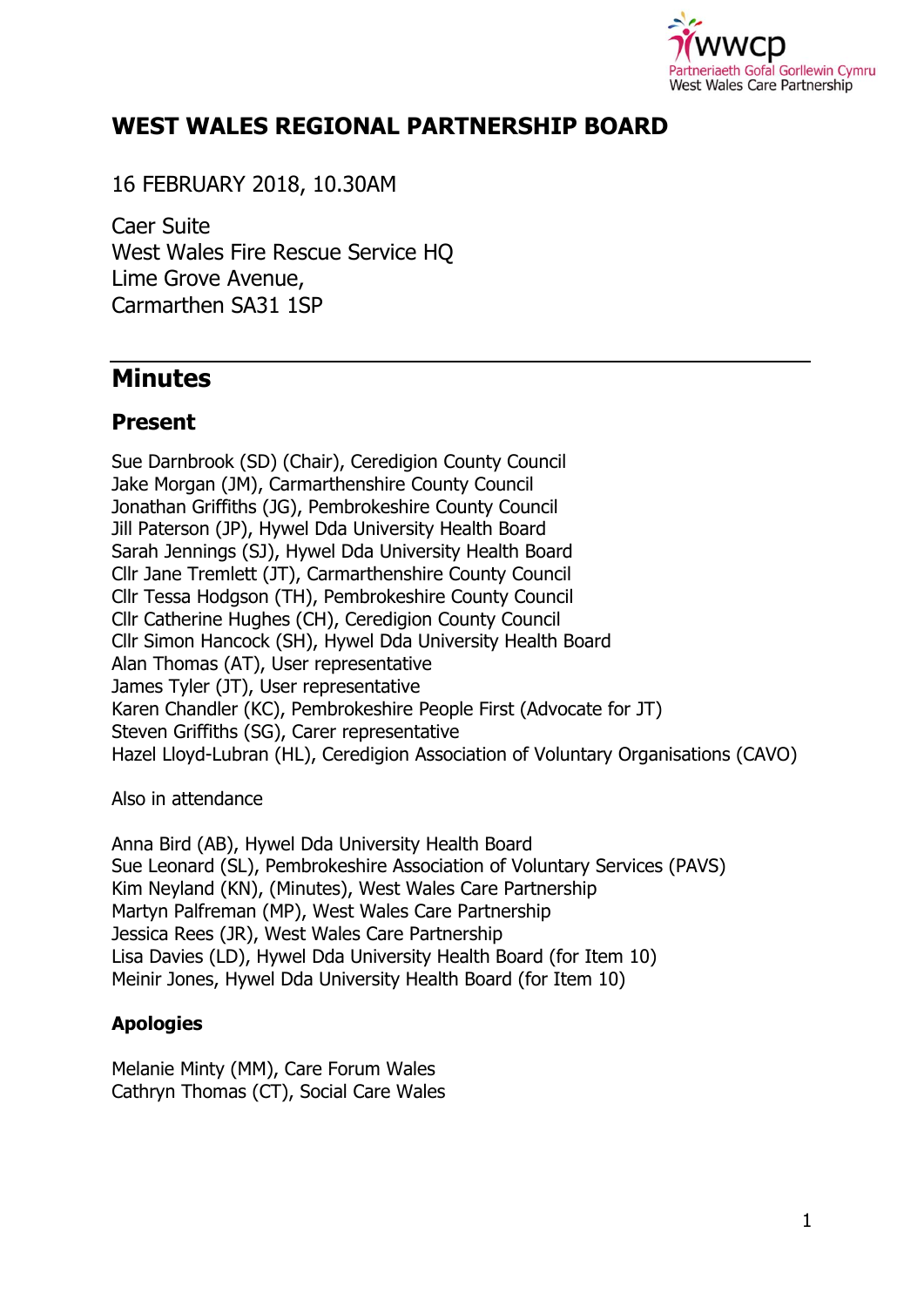### **1. Welcome and introductions**

SD welcomed attendees to the meeting and round-table introductions followed.

### **2. Apologies**

These were noted.

### **3. Minutes of previous meeting held on 27 October 2017**

The minutes were approved.

Matters Arising:

#### Item 4 – Board Membership

MP advised that a process to fill the vacancy on the Board left following Tracey Price's resignation would begin shortly. **ACTION: MP**

#### Item 6 – Review of Regional Governance

MP advised that work on an overarching integration agreement which would include revised regional governance arrangements, as reported to the Board at its previous meeting, was progressing. However, in view of the statutory deadline of April 2018 for implementation, priority had been given over the past few months to the pooled fund arrangements for care homes.

In response to a question from TH, MP confirmed that this meant that the care homes agreement would be in place prior to formal adoption of the new governance arrangements. In the interim, Directors of Social Services and the Health Board's Executive Directors of Primary Care, Community and Long Term Care and Partnerships and Corporate Services would oversee the pooled fund and report regularly to the RPB. These arrangements would see individual Directors retaining their delegated powers and all decisions in relation to the pooled fund would be unanimous.

It was agreed that the overarching integration agreement and revised governance arrangements would be considered by the RPB at its April meeting. **ACTION: MP**

JP noted the work undertaken by the Regional Collaboration Unit and colleagues across the statutory partner agencies in respect of the care homes agreement and asked that the Board's thanks be formally noted.

#### **4. Items to note following cancellation of RPB meeting on 8 December 2017 (papers circulated previously for the 8 December meeting)**

Integrated Care Fund: Quarter 2 Summary

Noted.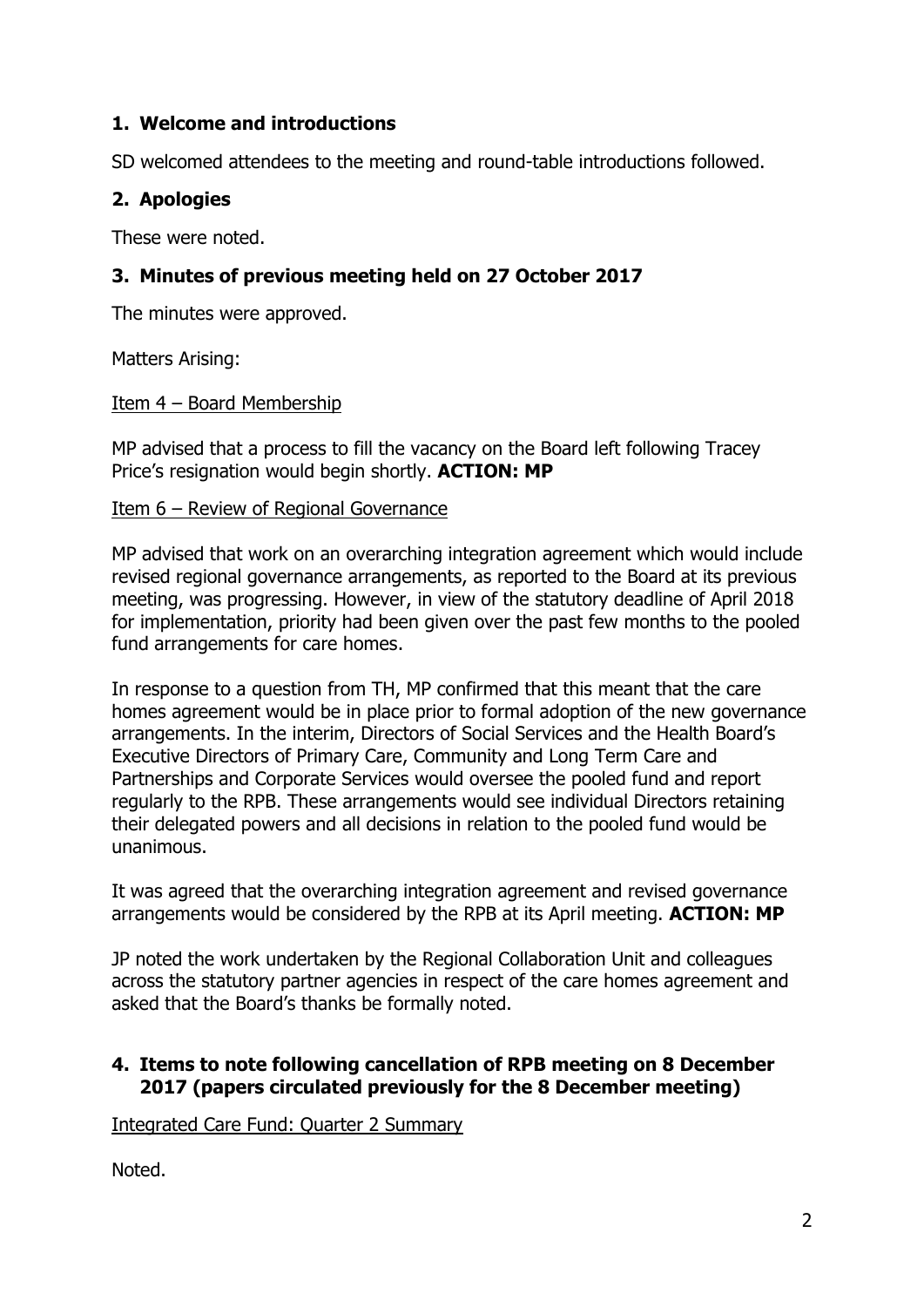### Care At Home Strategy

Noted. It was agreed that update reports would be received by the Board.

Carers: Transitional Plan 2017-18 update, Investors in Carers Annual Report 2016- 17, Carers' Annual Report 2016-17

Noted.

### **5. Integrated Care Fund: Quarter 3 Summary**

KN spoke briefly to the overview report and advised members that delivery of the 2017-18 revenue programme was broadly on target. Concerns were raised regarding the current reported spend on capital projects, which was typically significantly below end of year projections and, to a lesser extent, reported revenue spend. It was also noted that financial updates for quarter 3 had not been provided in all cases.

KN advised that assurance had been given that arrangements were in place to ensure full spend against the Capital allocation. It was noted that financial reporting in relation to Capital and revenue was often delayed, leading in some cases to a misrepresentation of the true status of projects. In response to this, it was agreed that members should give a clear message to staff regarding the importance of providing full and accurate updates on spend and activity, within deadlines set by the Regional Collaboration Unit.

TH asked whether information was available on outcomes from the programme and individual projects. KN advised that work was nearing completion on a regional outcomes framework which would enable improved reporting against outcomes from 2018-19. It was agreed that this was a vital step in order to identify and mainstream effective practice.

The ongoing work of the regional ICF forum was noted and the RPB was advised of plans to regionally scrutinise and 'moderate' local proposals in mid March prior to sign off of the 2018-19 programme. The aim here was to achieve greater synergy across programmes, ensure a fair spread of projects across the different population groups identified for the ICF and embed evidenced effective practice. This was welcomed.

Members further noted the announcement of additional Capital funding from 2018- 19, priorities for which would be regional, accommodation-based solutions developed in partnership with housing departments and Registered Social Landlords (RSLs). It was agreed that opportunities needed to be taken for Capital funding to be allocated to longer-term, larger scale programmes than in previous years, therefore optimising the impact of available funding.

HL raised the continued problems faced by partners as a result of funding levels not being confirmed by Welsh Government until after the start of each financial year, making finalisation of the programme difficult and adversely affecting progress on the ground. MP advised that a firm indication had been provided that funding would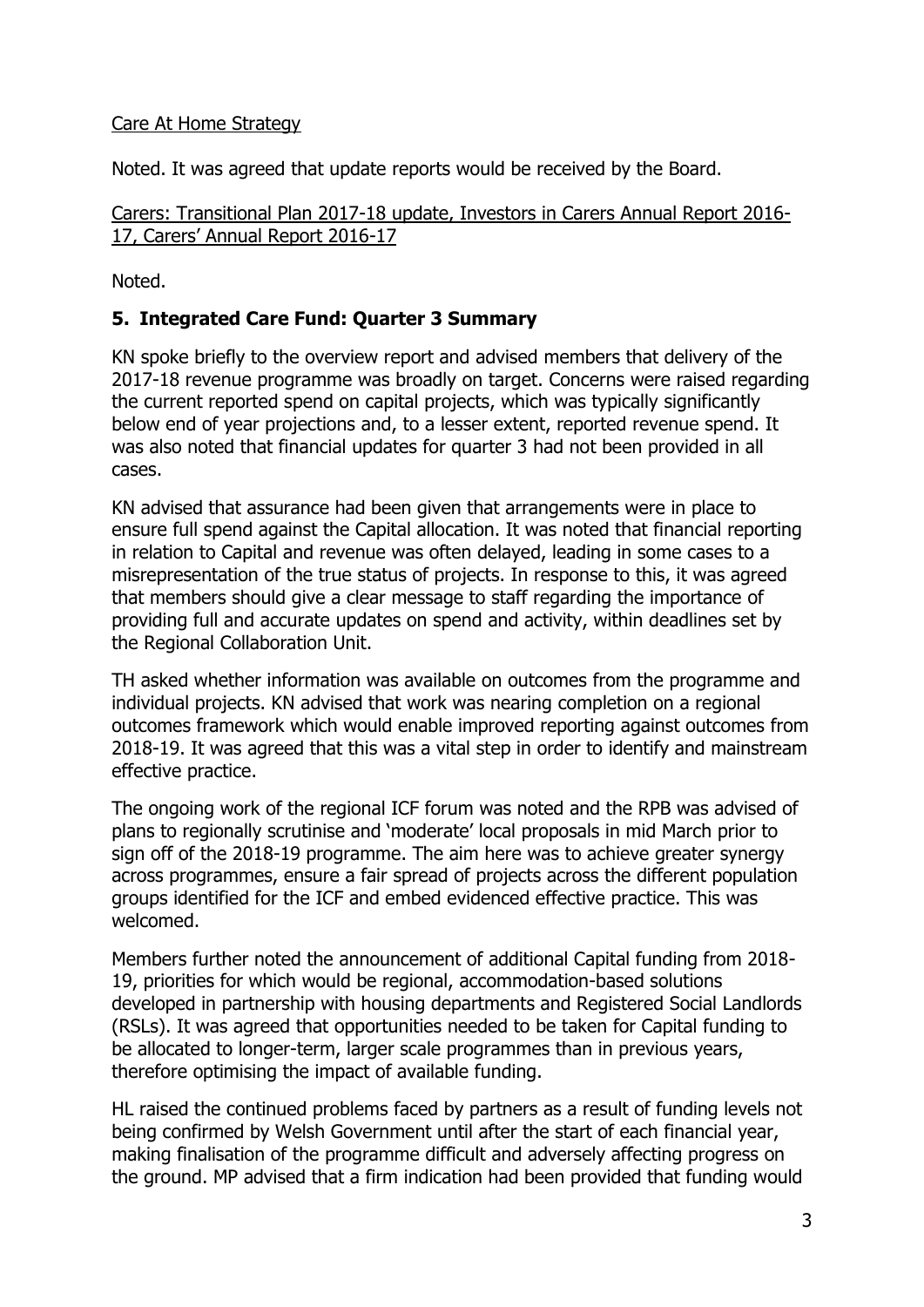continue at current levels until the end of the Assembly's current term. It was acknowledged, however, that this did not give concrete assurance and that pressure should continue to be applied to get earlier confirmation of funding levels for the forthcoming year. **ACTION: MP**

# **6. Carers' Draft Delivery Plan**

SJ briefly introduced the interim plan and explained that members' views were being sought prior to further development of the plan by a range of stakeholders in advance of its submission in final form to the RPB in April.

The Plan was welcomed and it was agreed in principle that ICF funding should be made available to provide ongoing programme capacity to support delivery. **ACTION: SJ/ MP**

### **7. Third sector contribution to care and support in West Wales**

SL provided an overview of the two interim reports prepared by the 3 CVCs in the region which looked respectively at (1) third sector capacity and factors affecting the sustainability and viability of the sector and (2) the contribution of the sector to prevention.

It was noted that sustainability of individual organisations was adversely affected by short-term funding, multiple and often conflicting grant regimes and the complexity associated with establishing effective governance and taking forward business development. It was suggested that a multi-agency action plan should be developed as a next step to address these issues and ensure effective collaborative working to support the contribution of the sector to prevention and other aspects of care and support. This work would need to complement the evaluation of preventative services recently commissioned on behalf of the Partnership from Practice Solutions Ltd., outcomes from which would be reported to the RPB in April. **ACTION: TBC (via Integrated commissioning and prevention workstream)**

The proposed establishment of a regional strategic provider or innovations forum and the further integration of commissioning across statutory partners were seen as potential enablers to improved engagement with the third sector in the planning and delivery of care and support.

# **8. Regional provider and citizen panel arrangements**

MP provided a brief overview of work being undertaken for the Partnership to develop detailed proposals in relation to each of these areas. The work was being led on a part-time basis by a Commissioning Manager from Pembrokeshire County Council and would produce detailed options for consideration by the RPB in April. Both arrangements would be founded on social value principles and would seek to meet statutory requirements within Part 2 of the Act in relation to this.

Progress was noted and welcomed. There was some discussion around the need for citizen engagement to include 'hard to reach' groups. It was felt that the notion of a physical panel might need revisiting and that innovative approaches embracing social media would perhaps be more effective. Opportunities for using existing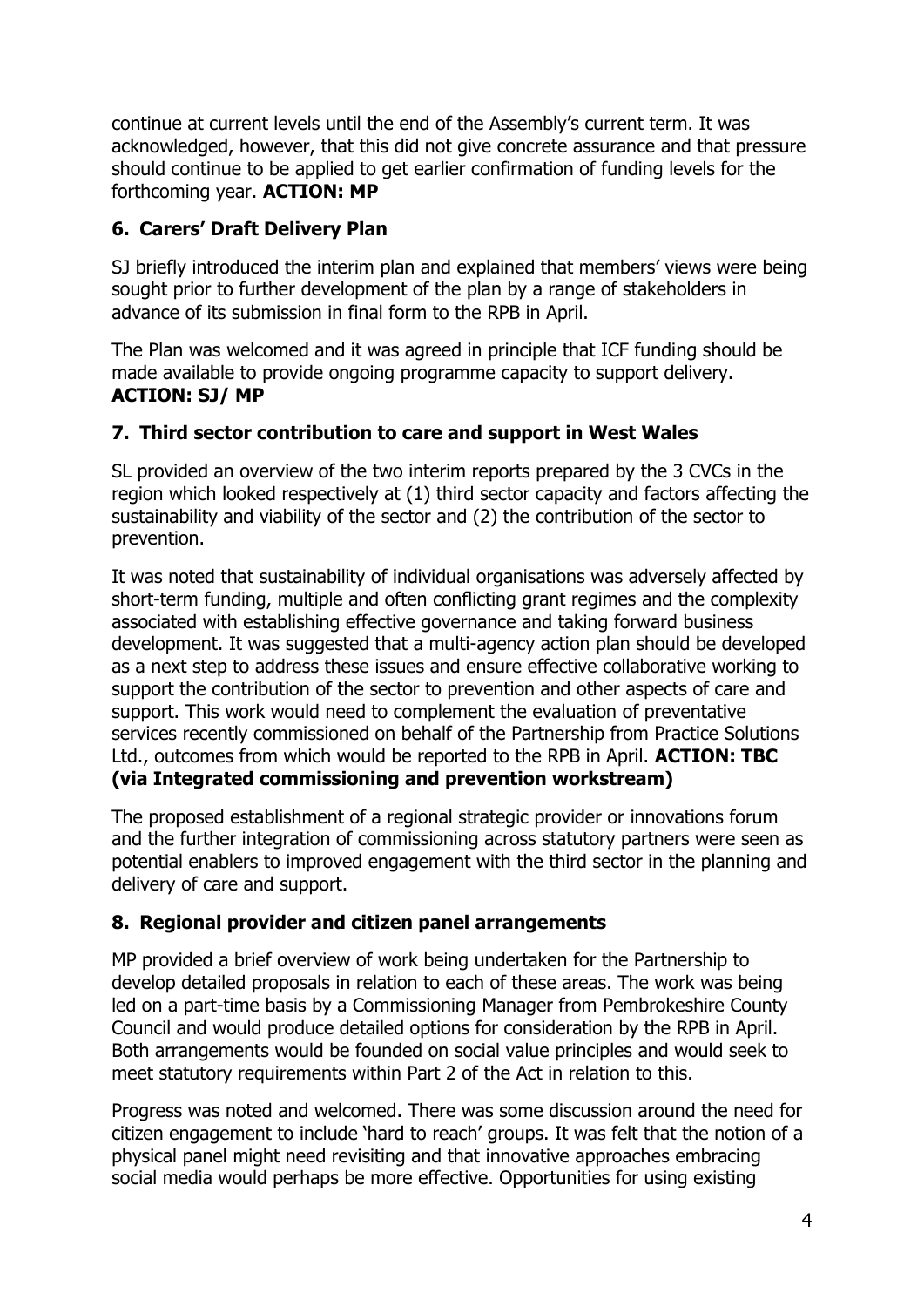arrangements such as HDUHB's Stakeholder Reference Group should also be looked into in order to get views and opinions in relation to care and support.

The need to engage the user and carer representatives sitting on the RPB in this exercise was emphasised.

MP agreed to feed these points back to the Officer leading the work. **ACTION: MP**

### **9. West Wales Area Plan**

MP gave a presentation setting out the statutory requirements in relation to the production of Area Plans, the approach taken in West Wales (based on earlier recommendations from the RPB) and the structure and contents of the Plan. These were noted.

The 'high level' approach taken in producing the Plan was considered appropriate in the light of the rapidly changing landscape which included an anticipated national implementation plan in response to the recent Parliamentary review of Health and Care and the outcomes of the current Transforming Clinical Services programme being taken forward by HDUHB. This approach would enable the detail of implementation to be adjusted whilst retaining the high level objectives set out within the Plan. The need to ensure alignment with national, regional and local plans was seen as vital.

Following discussion the revised draft of the Plan was formally agreed. It was further agreed that:

- The Welsh language would be adopted as an additional RPB priority, and supporting action taken forward as stipulated within the Plan
- In view of the rapidly-changing environment and inter-dependency with a wide range of implementation plans, timescales against individual objectives should be kept broad and categorised as 'short' or 'medium' term
- Regular refreshing of the Plan would be necessary to accommodate the challenges and issues noted above

MP confirmed that the Plan would now be reported to the statutory partners for endorsement during March. **ACTION: MP**

### **10. Transforming Clinical Services Update**

SJ, LD and MJ provided a brief update on progress on the progress of the programme, following the initial presentation to the RPB in October. The programme had now progressed from Discovery and Design phase, the latter having commenced in January and involving comprehensive engagement with a range of stakeholders to develop and score options for future configuration. Patient/ user needs and experience was intentionally the focus of discussions, and a fictional family 'Teulu Jones', with individual members having specific care needs, had been developed to facilitate this.